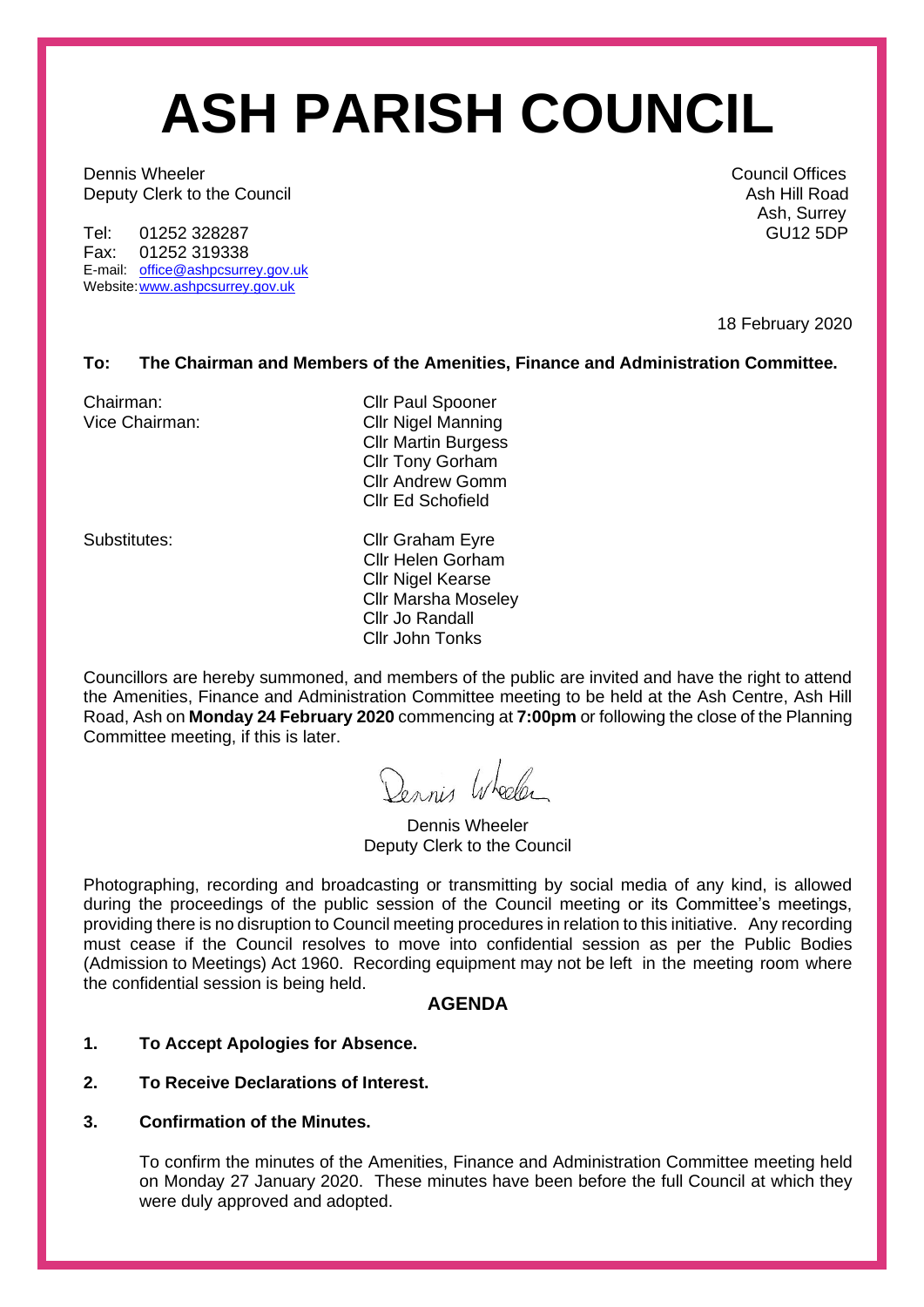#### **4. Adjournment.**

To consider adjourning the meeting for a maximum period of ten minutes to enable members of the public to raise questions, in respect of the business on the agenda. (Standing Order 3e).

## **5. Monthly Accounts 2019/20.**

To consider and agree the Council's accounts as at 31 January 2020 (month 10).

## **6. Bank Reconciliation.**

To consider and agree bank reconciliations as at 31 January 2020 (month 10).

# **7. Grants of Exclusive Rights in Respect of Burials.**

To authorise the issue of Grants of Exclusive Rights in respect of Burials:

| Deed No. | <b>Deed Applicant</b>  | <b>Grave Space</b> |
|----------|------------------------|--------------------|
| 1620     | Kyle Burgess           | H 439              |
| 1621     | <b>Vincent Lamport</b> | M 31               |
| 1622     | <b>Vincent Lamport</b> | M 53               |

#### **8. Removal of Green Waste At Carrington Recreation Ground.**

To consider a quote for the removal of a significant mound of green waste at Carrington Recreation Ground from the Charlton Group Ltd at a cost of £2,500 + £500 VAT = £3,000. Members previously approved a quote at the Amenities, Finance and Administration Committee on 28 October 2019 (Minute 80) for £888 (including VAT) but this was subsequently withdrawn by the contractor as they had under-estimated the amount of waste to be removed.

# **9. Ash Green Enhancements.**

To consider proposed improvements by the Ash Green Residents Association on the SCC Highways land on the corner of White Lane/Ash Green Lane East.

# **10. Foreman Road Enhancements.**

To consider a request to support the improvement of the SCC Highways verges on Foreman Road by the planting of wild flowers.

# **11. Request from Ash Parish Dementia Action Alliance**

To re-consider a request from Ash Parish Dementia Action Alliance for £250 funding from the money raised at the Fantasia event, with further information on their governance arrangements.

#### **12. SSALC Board Strategy Review Consultation.**

To consider a consultation on the Surrey and Sussex Association of Local Councils examining all aspects its work.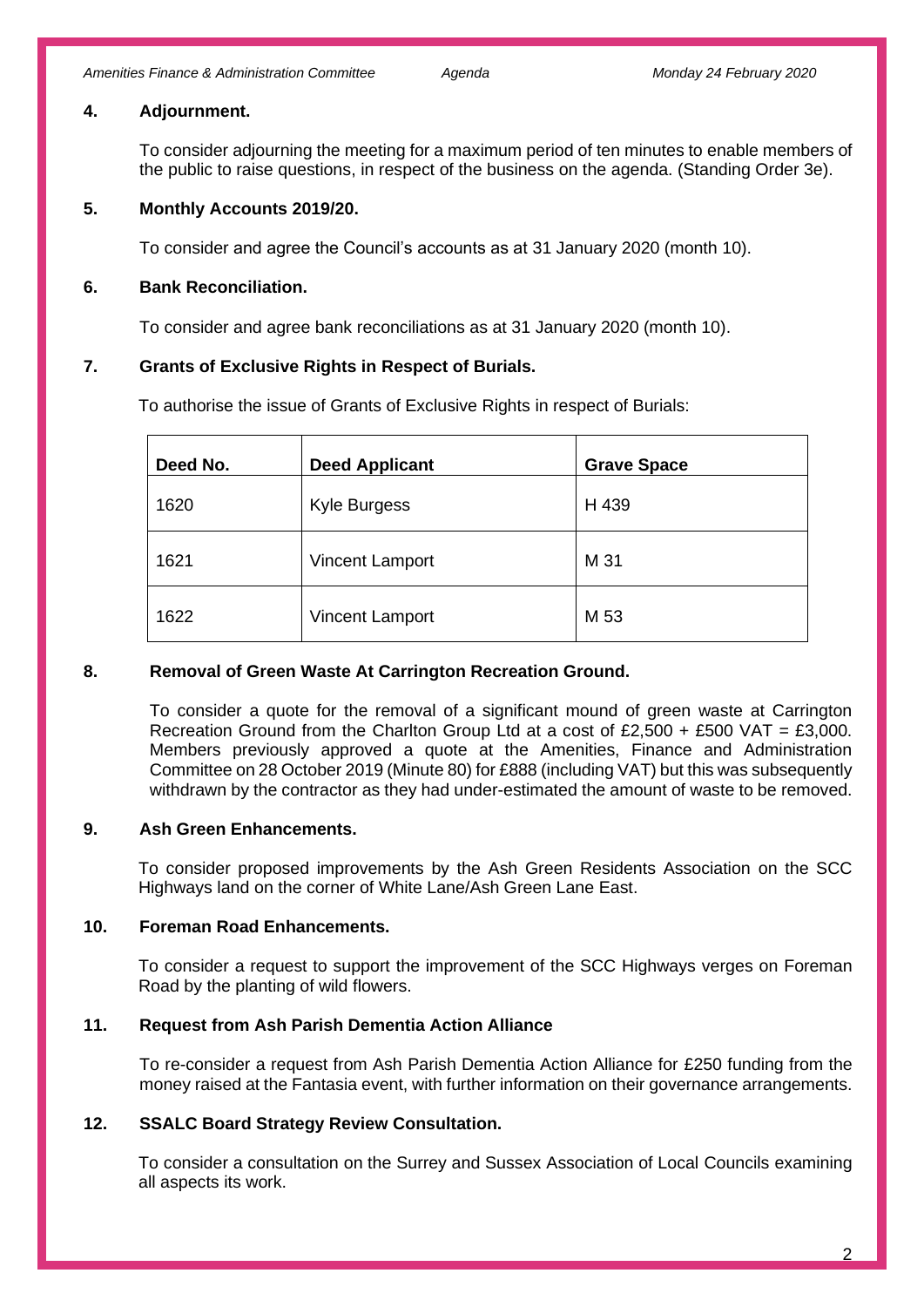#### **13. Ash Parish Council Projects Update.**

To note the progress of Ash Parish Council projects agreed by the Council since April 2019 to date.

# **14. Events Working Group.**

To note the minutes of the Events Working Group of 9 January 2020 as at Appendix B.

#### **15. Correspondence.**

## **16. Date of Next Meeting.**

The date of the next meeting is therefore **Monday 23 March 2020** commencing at 7.00pm or following the close of the Planning Committee meeting, if this is later.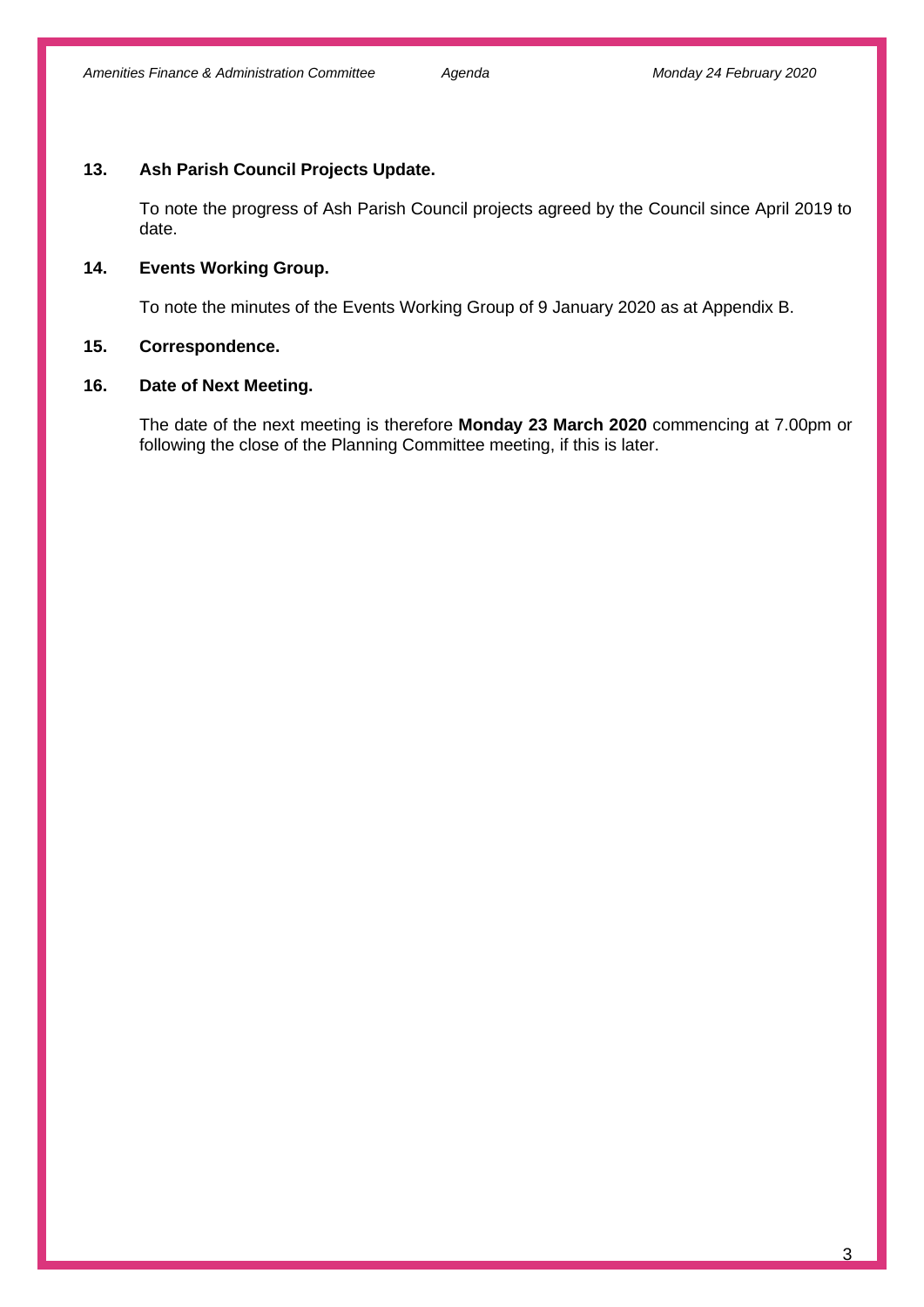#### **Appendix A**

## **ASH PARISH COUNCIL**

## **Minutes of the Events Working Group held on 9 January 2020 at the Ash Centre commencing at 2pm**

| Present: | Cllr John Tonks            |   |
|----------|----------------------------|---|
|          | <b>Cllr Nigel Manning</b>  | A |
|          | <b>Cllr Marsha Moseley</b> | ✓ |
|          | Pat Scott                  | ✓ |
|          | Sarah Groom                | ✓ |
|          | <b>Graham Bidwell</b>      | ✓ |
|          | Dennis Wheeler             | ✓ |
|          | <b>Richard Tolley</b>      | ✓ |
|          | Jo Packman                 |   |

#### **1. Apologies for Absence** *(agenda item 1)*

Apologies for absence were received from Cllr Nigel Manning.

#### **2. Declarations of Interest** *(agenda item 2)*

There were no declarations of interest to report.

#### **3. Confirmation of Minutes** *(agenda item 3)*

The minutes of the Events Working Group Meeting held on 14 November 2019 were agreed and signed by the Chairman Cllr John Tonks.

#### **4. Fantasia 2019 - Review and Agree 2020 Date** *(agenda item 4)*

Fantasia was on Saturday 30 November 2019. A review of the event was discussed with the following points arising:

- i. The snow machine will be examined by Session Music to ensure it is working properly.
- ii. An event plan will be produced which sets out the whole plan for the day including a diagram of the tree location, choir location, snow machine, generator, sweet buckets and barriers/road closures locations.
- iii. Subject to the clerks approval the ground staff Chargehand to be invited to all relevant meetings in future.
- iv. Choir to confirm attendance for 2020 and be asked to bring head torches.
- v. Street Team happy to help again in 2020.
- vi. No queue into Ash Centre as free entry worked well. Rotary "float" door entry donations up £50 to £160.
- vii. Stalls must not leave the building early even if they have finished their offerings.
- viii. The elves work well handing out the sweets. Need at least 4 elves.
- ix. Song sheets still helpful.
- x. Cllr Tonks to read out Joyce Quinnel's email of thanks for their stall, at the next Council meeting.

There was a request for funding from Ash Parish Dementia Action Group from the money raised for charities. This will be included on the Amenities, Finance and Administration Committee agenda on 27 January 2020.

It was agreed that the 2020 date will be 28 November 2020.